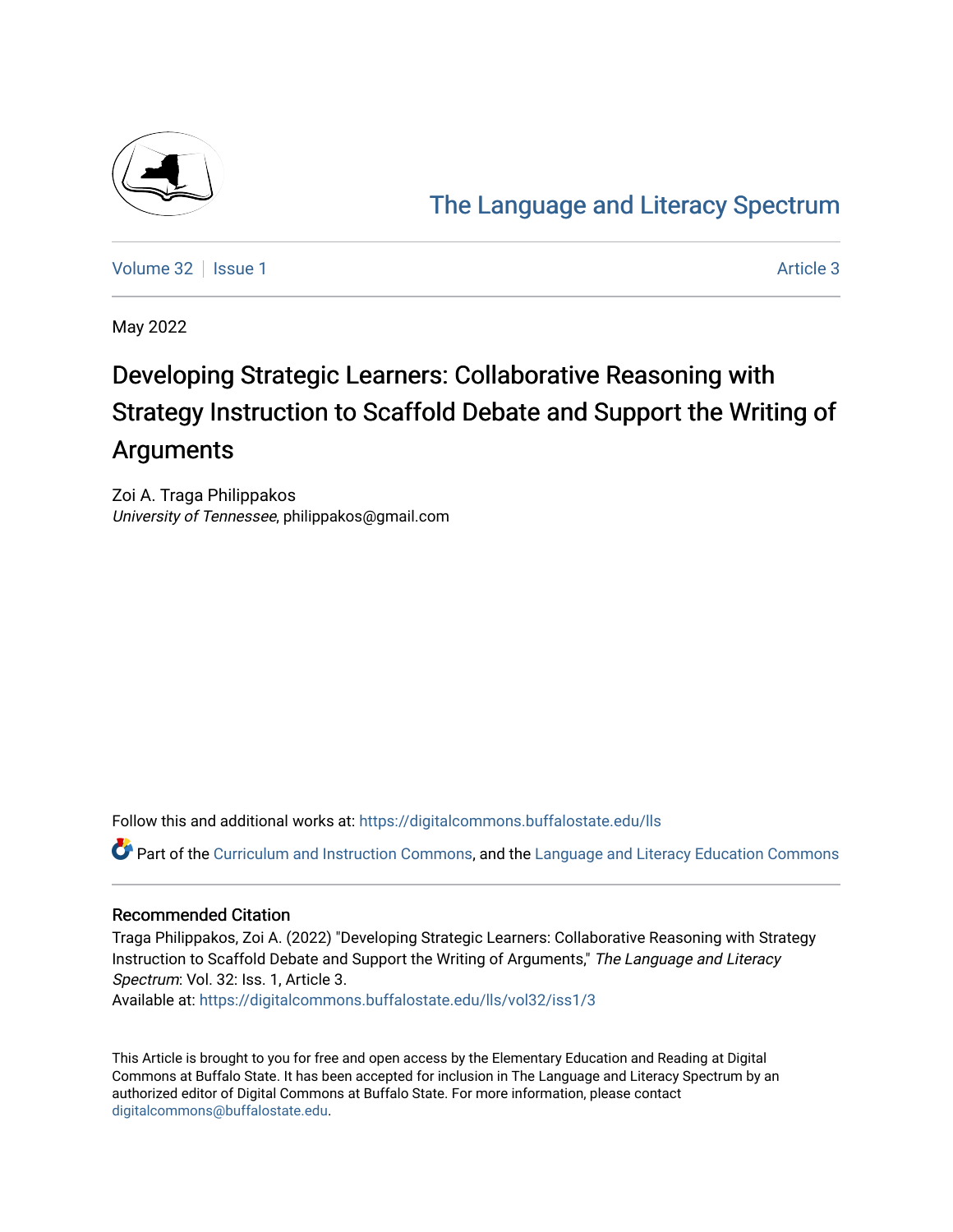In the course of students' growth, oral language plays a significant role in their development as writers, readers, thinkers and learners (Dyson, 1983; Foorman et al., 2015a, b). Engagement in oral discourse not only supports students' growth as they interact and negotiate with others in social contexts, but it also promotes their cognitive development (Anderson et al., 2018; Kim, 2020; Kuhn, 1992; Rogoff, 1995), their expressive vocabulary, their conversational patterns of dialogic interactions, their reading, and their writing (Kim & Graham, 2022; Reznitskaya, et al., 2001; Traga Philippakos & Secora, under review). Collaborative argumentation and engagement in dialogic, argumentative discourse, not only promotes oral language development but also engages students in the construction of argumentative skills that serve learners' ability to clearly make a claim, state their reasons, and provide evidence to support those claims in oral discourse and in writing (Philippakos, 2017; Reznitskaya & Anderson, 2015; Traga Philippakos & MacArthur, 2020).

The purpose of this paper is to describe the process of collaborative reasoning with strategy instruction that can be used with early elementary learners and can become the basis for upper elementary and middle grades' students' engagement in debate. In the first section, the meaning of collaborative reasoning and collaborative argumentation are explained. In the second section, the principles of instruction as those are utilized in the Developing Strategic Learners approach of genre-based strategy instruction are provided (see Philippakos et al., 2015). The manuscript closes with guidelines classroom teachers could use to develop lessons on collaborative argumentation to scaffold students' writing, thinking, and reading.

#### **Collaborative Reasoning**

When considering the term reasoning, learners enact a process of rationally reviewing content and examining information to reach a conclusion while they utilize facts. In order to *reason*, a hypothesis is made and tested challenging the truth of the hypothesis and reaching conclusions on its veracity (Kuhn, et al., 2016; Wason & Johnson-Laird, 1972). Thus, reasoning takes the form of arguing (Kuhn, 1992; 1993; 2016), which is by nature dialogic (Bakhtin, 1986) and allows for more than one perspective to surface, be considered, and be evaluated. Because of the multiplicity of perspectives, learners metacognitively examine their own perspective and the perspective of others in order to reach a conclusion, a process that makes reasoning and arguing cognitively and metacognitively challenging practices (Iordanou, 2022).

Collaborative reasoning is dialogic, and the process of argumentation allows the development of oral practices for verbal exchange as well as mental schemata for argumentation. Initially, students' responses and argumentative schemata may include their position and a reason. However, as they interact and engage in dialogic argumentation with their teacher and peers, they expand on that schema to include reasons, evidence, and an acknowledgement of opposing views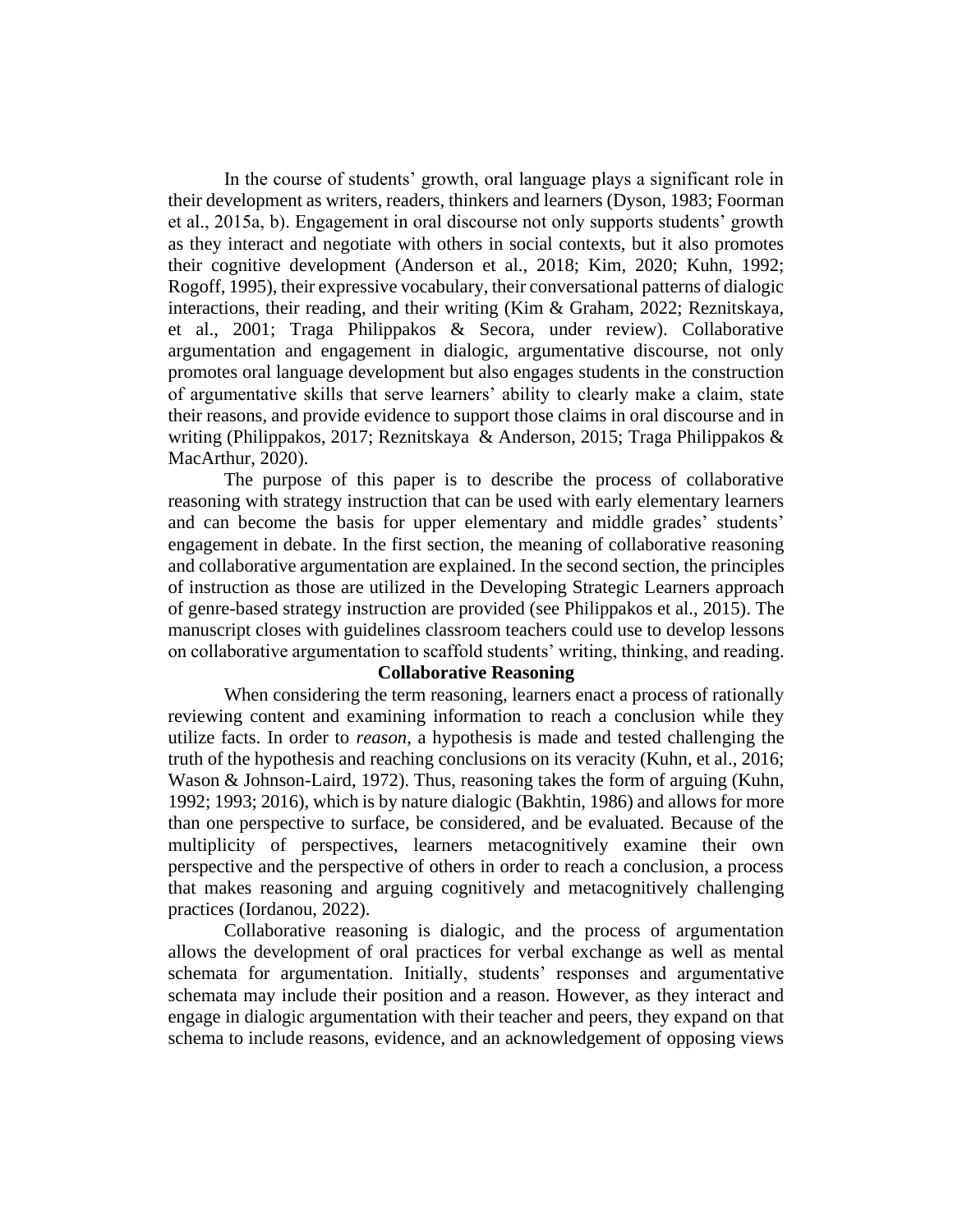that strengthen their reasons and the persuasiveness of their evidence (Reznitskaya & Anderson, 2002).

In collaborative reasoning (Anderson et al., 2001), the process of justifying claims and testing a hypothesis is done through collaboration among conversational partners. Thus, learning is not situated only within the individual but is socially constructed and takes place in the dynamic forum of oral discourse. In a Vygotskian view of learning, arguing in a collective, social setting supports the internalization of ideas and development of cognition for the individual. "The higher functions of child thought first appear in the collective life of children in the form of argumentation and only then develop into reflection for the individual children" (Vygotsky, 1981, p. 157). Individual growth occurs through participation, which Rogoff calls *participatory appropriation* as previous experiences lead to the growth of the individual who appropriately negotiates actions and meaning in a specific setting based on the learning that has occurred through their engagement and participation in previous ones (Rogoff, 1995). In collaborative reasoning, partners actively engage in meaning making and problem-solving practices and learn through collaborative exchanges (Cohen, 1994; Moshman & Geil, 1998).

Learners are active by initiating questions and problematizing on topics, expanding their questions instead of being the recipients of questions that they answer (Clark et al., 2003). Teachers are not the only ones to initiate questions, in contrast with interactions in traditional settings in which discourse tends to follow the pattern of Teacher Initiation-Student Response-Teacher Evaluation or Teacher Confirmation (IRE or IRC) (Cazden, 2001). In this traditional format, a student response is evaluated for its accuracy and correctness, and the teacher proceeds with a different question that addresses a different learner and possibly a different topic. This process of learning, though, does not evaluate critical thinking, but rather promotes rote memorization and repetition of information that has been shared or read. In collaborative reasoning, there is a dynamic multi-origin process of questioning and engagement with ideas and problems with the role of the learner shifting from the responder to the questioner, to the hypothesis maker and problem solver. Open ended questions are formed by asking "*why*,""*how*," and "*how do you know*?" prompts that stimulate conversations based on information that is drawn from students' experiences, readings, and observations to support claims (Waggoner et al., 1995). Students may reply and proceed with additional questions, or the teacher may open the forum for additional alternative responses. In that manner, there is not one, absolute, correct response, but alternatives that are evaluated through dialogic exchanges. Through this process of arguing, intellectual growth, learning, and critical thinking develops as students engage in conversation with peers (Felton, 2004; Kuhn, 1992; Rogoff, 1995). Thus, in collaborative reasoning the learner is:

• active to think about the topic, respond, and proceed with additional inquiry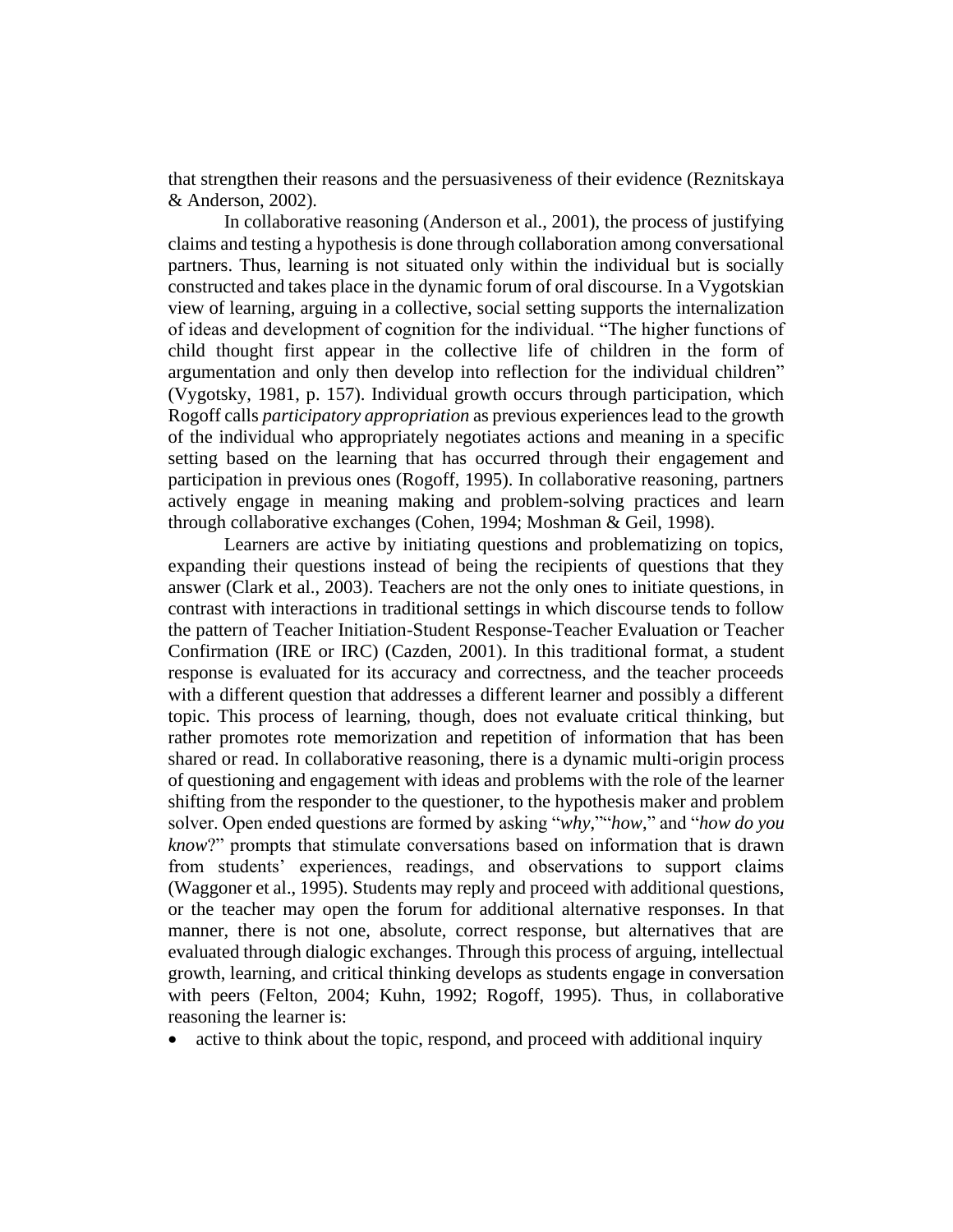- engaged to discuss with others as what they want to share matters and think about ideas on a topic
- stimulated to consider alternatives instead of providing a one-answer response
- challenged to consider alternative viewpoints
- metacognitively aware of different perspectives and reflective on their own

Students' interactions can take place in small groups after they are modeled by the teacher, and students' questions can expand from a basic "why" and "how do you know" to include the perspectives and questions of many others. Once students identify an argumentative pattern (or *stratagem*, see Anderson et al., 2001), they can build on it and expand it resulting in a snowball effect (Anderson et al., 2001) with reasons branching out to include evidence, opposing positions, and rebuttals. Throughout, the teacher functions as the facilitator who guides students' questioning processes. For instance, while reading a book the teacher may ask students to share their opinion about the character or identify a specific character trait and invite students to state their perspective. The teacher may advocate for a specific characterization that may be in opposition to what students suggest engaging them to seek evidence from their reading to support their claims.

# **Developing Strategic Learners and Collaborative Reasoning**

In the Developing Strategic Writers Through Genre Instruction (Philippakos & MacArthur, 2020; Philippakos et al., 2015), we provide systematic instruction of the writing process and of goal setting for both writing and reading. Drawing from research on self-regulation (Harris & Graham, 2009), writing and reading connections (Shanahan, 2018), genre (Martin, 2009), evaluation (Philippakos & MacArthur, 2016a,b), and dialogic pedagogy (Bakhtin, 1981; 1986), teachers provide instruction that is based on gradual release of responsibility (Duke & Pearson, 2002; Pearson & Gallagher, 1983) and involves a transition from teacher modeling to student-teacher application and individual/independent practice. In the Developing Strategic Learners approach, sample writing models are used that provide well-written and weaker representations of the targeted genre for learners to critically read and evaluate them using a genre-specific rubric. Learners engage in evaluation processes in order to develop a schema of the genre's expectations while they critically read and reread to apply genre-specific evaluation criteria. For instance, when examining the presence and clarity of a position statement to the question, "Should learning be fully online for middle schoolers?" learners actively engage in understanding the point the writer makes. If this statement is not present or it is not clear to the reader, they evaluate it as such (e.g., I say No) and examine ways the author could have responded (e.g., It is imperative that learning is face-to-face for younger learners but should be in online formats for middle schoolers). The application of evaluation criteria develops a schema for the genre's text structure, linguistic features, and syntax (McCutchen, 1986) and also engages students in reading with the purpose of making meaning.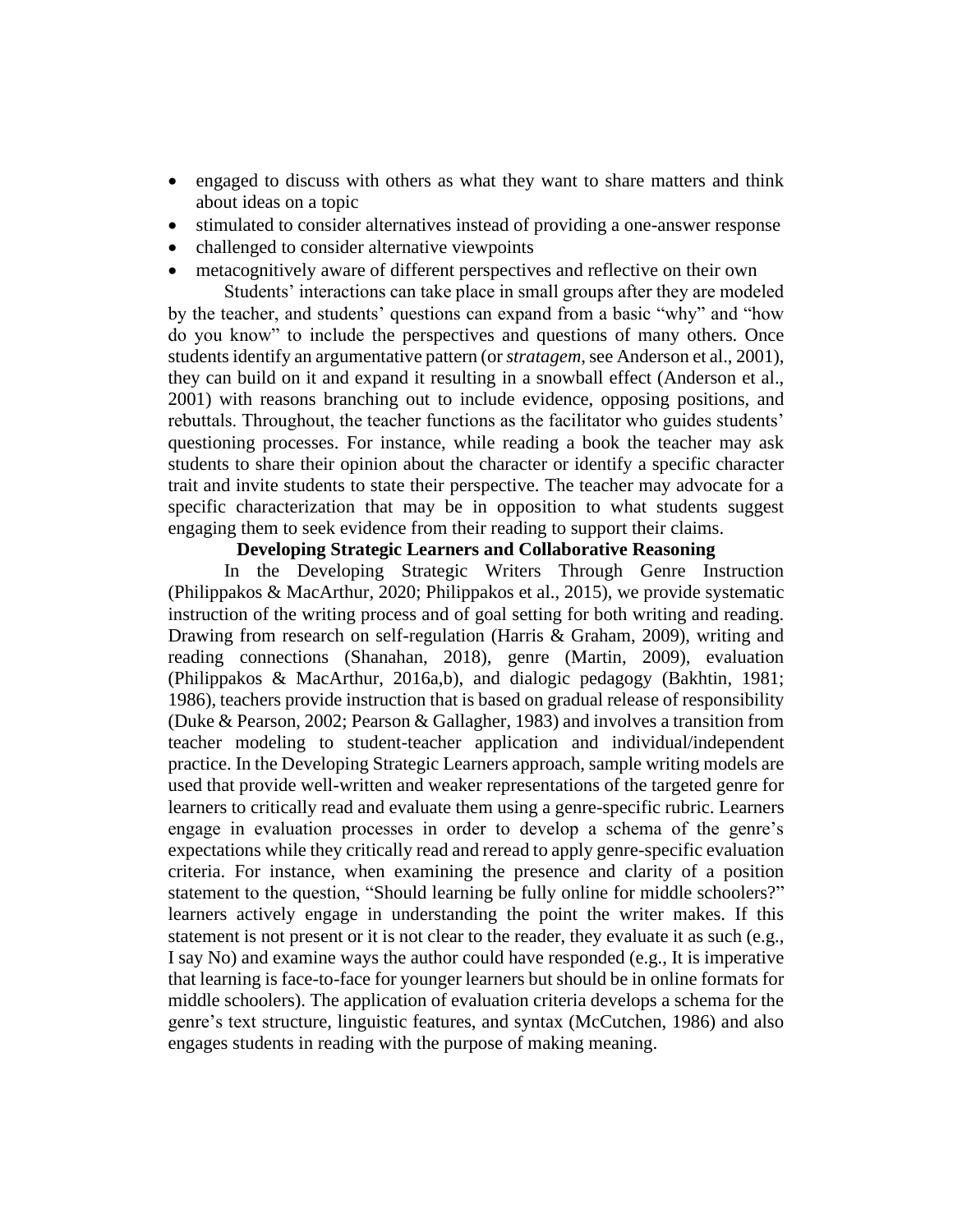Overall, instruction is based on a strategy for teaching strategies that becomes the blueprint of all genre-based lessons (see Philippakos et al, 2015; Philippakos & MacArthur 2021; 2020):

- 1. Discussion about writing purposes, the genre, and its elements
- 2. Read aloud
- 3. Teacher explanation of the Writing Strategy Ladder (the writing process)
- 4. Teacher modeling of the "how to" write a response (modeling of rhetorical analysis and goal setting, planning, drafting, evaluation for revision, editing, sharing)
- 5. Evaluation of a well-written and weak paper
- 6. Collaborative practice
- 7. Guided practice
- 8. Preparation for peer review and self-evaluation for goal setting
- 9. Peer review and revision
- 10. Editing
- 11. Sharing

Considering that reasoning and arguing are dialogic and are based on oral exchanges, collaborative argumentation was utilized in supporting students' verbal exchanges prior to engaging in writing practice. Initially, this practice was based on developing responses to reading and expanding those to opinion writing (Philippakos, 2017; Traga Philippakos et al., 2018; Traga Philippakos & MacArthur, 2020).

In this instructional approach, students in the primary grades engage in collaborative argumentation during the read aloud in which the teacher models how to respond to questions about the character. The books that are used do not necessarily address opinion writing but evoke the opinion of the students as those books promote a dialog between the character and the reader (books by Mo Willems). As teachers read, they stop and ask questions about the character's actions evoking student's opinion on the topic (e.g., Do you think Pigeon should drive the bus)? As students respond with "yes" or "no", teachers provide sample opinion statements (e.g., I do not think that Pigeon should drive the bus) and display those sentence frames in writing indicting that they are part of the beginning of the response and of the opinion/position statement:

- From my perspective \_\_\_\_\_\_\_.
- In my opinion \_\_\_\_\_\_.
- I strongly believe .
- I think  $\_\_\_\_\_\_\_\$ .
- I argue that  $\qquad$ .
- I am in favor of the voices of those who claim \_\_\_\_\_\_.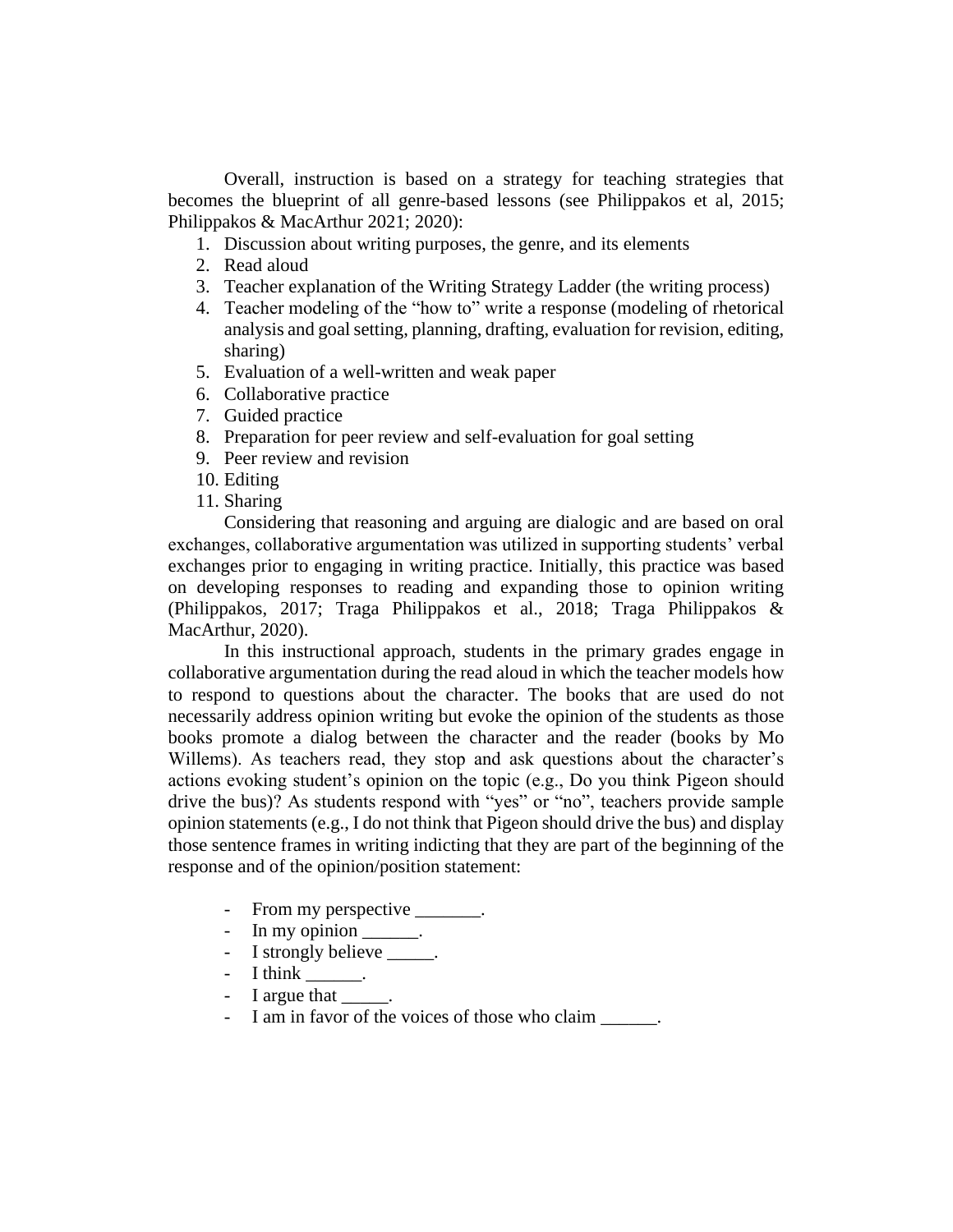Teachers proceed with the provision of reasons sharing a reason that connects with the opinion (e.g., One reason Pigeon should not drive the bus is that he is not made to drive a vehicle) and explaining that reasons will appear in the middle of the paper and be introduced with transition words:

- One reason I think that \_\_\_\_\_\_\_ is \_\_\_\_\_\_.
- A second reason it is important that  $\frac{\ }{2}$  is  $\frac{\ }{2}$ .
- An additional reason that explains why \_\_\_\_ is \_\_\_\_.
- A final reason to support the claim that <u>each</u>.

Similarly, evidence or examples are provided that were drawn from the text or from the pictures the author shared with teachers explaining the origin of the evidence that supported a specific reason (e.g., In the book the author and illustrator shows that Pigeon is a small bird with wings. A driver would need to have hands to hold the wheel, legs to reach the pedals, and be able to sit on the seat of the bus. Pigeon's body is not made to be a driver but to fly in the sky).

- According to the author/illustrator
- The author states that \_\_\_\_\_. I also know that \_\_\_\_.
- $-$  If \_\_\_\_\_\_, then \_\_\_\_\_.
- For instance, Author states \_\_\_\_\_.

At the end of the reading, teachers state the position again and explain that this would appear at the end of the response as the restatement of the position:

- In conclusion, I strongly believe \_\_\_\_\_.
- It is my belief that without any doubt \_\_\_\_\_.
- It is conclusive that  $\qquad$ .

Then teachers either model how to provide a written response using the writing process or conduct additional read alouds with students stating their positions, reasons, evidence, and restatements of position (see Traga Philippakos & MacArthur, 2020). In our work, we encouraged teachers to use other read alouds that were works of fiction (Nguyen-Jahiel et al., 2007) or nonfiction and pose questions for students to engage in reasoning and support students in developing their own questions and engage in arguments in small groups (Reznitskaya et al., 2009). This process of argumentation in small groups and engagement in oral argumentative discourse that is scaffolded for application of the writing process, transitions students to debate.

## **Scaffolding Debates**

As in all oral exchanges all voices have something important to share and should be heard; however, without a procedure, they may overlap and result in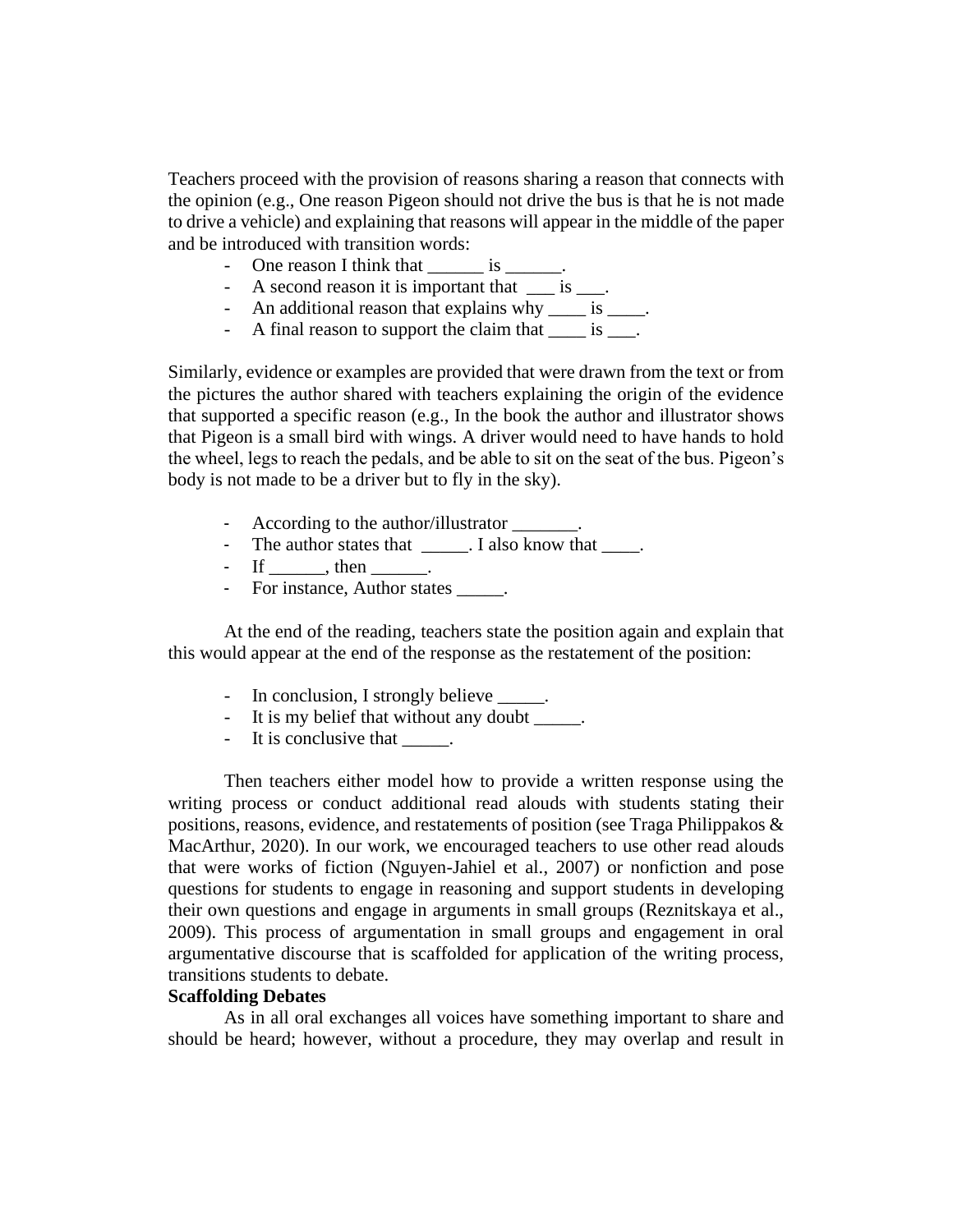chaos of meanings and ideas. As Figure 1 depicts there is an exchange of ideas, but no side listens to the points that are made in order to provide a response. Initially, students are very motivated to only share their position and their reasons.





In a debate the point is not only for responders to share their reasons and position but to acknowledge the opposing view, respond to it and share their position and reason. This process requires that the responder will listen to the argument the peers make, respond to it first, show how it is not valid, and then reply with their reason (See Figure 2 with a visual representation of a debate).

When students argue with their teacher about the characters and their actions, the teacher is the mediator and the facilitator of the argument. However, when students transition to the context of a debate, they need to respond to the voices of those who support a different perspective and offer reasons for those. In debate formats we provide the following procedures:

#### **Declarative Knowledge**

• The teacher explains what a debate is and what arguing is. The teacher also addresses misconceptions students may have about arguing (not fighting and verbally engaging in insults).

#### **Procedural Knowledge**

- The teacher explains that topics are often controversial and that such topics can stem from readings (e.g., Who is responsible for the population exchange of 1923 between Greece and Turkey after the fall of the Ottoman empire?), from environmental challenges (e.g., Is climate change an eminent threat to life on earth?), from technological advances (e.g., Does artificial intelligence interfere with misinformation in the media?) from judicial practices (e.g., Should juveniles be tried as adults?)
	- o All examples are dependent on the level and grade of students.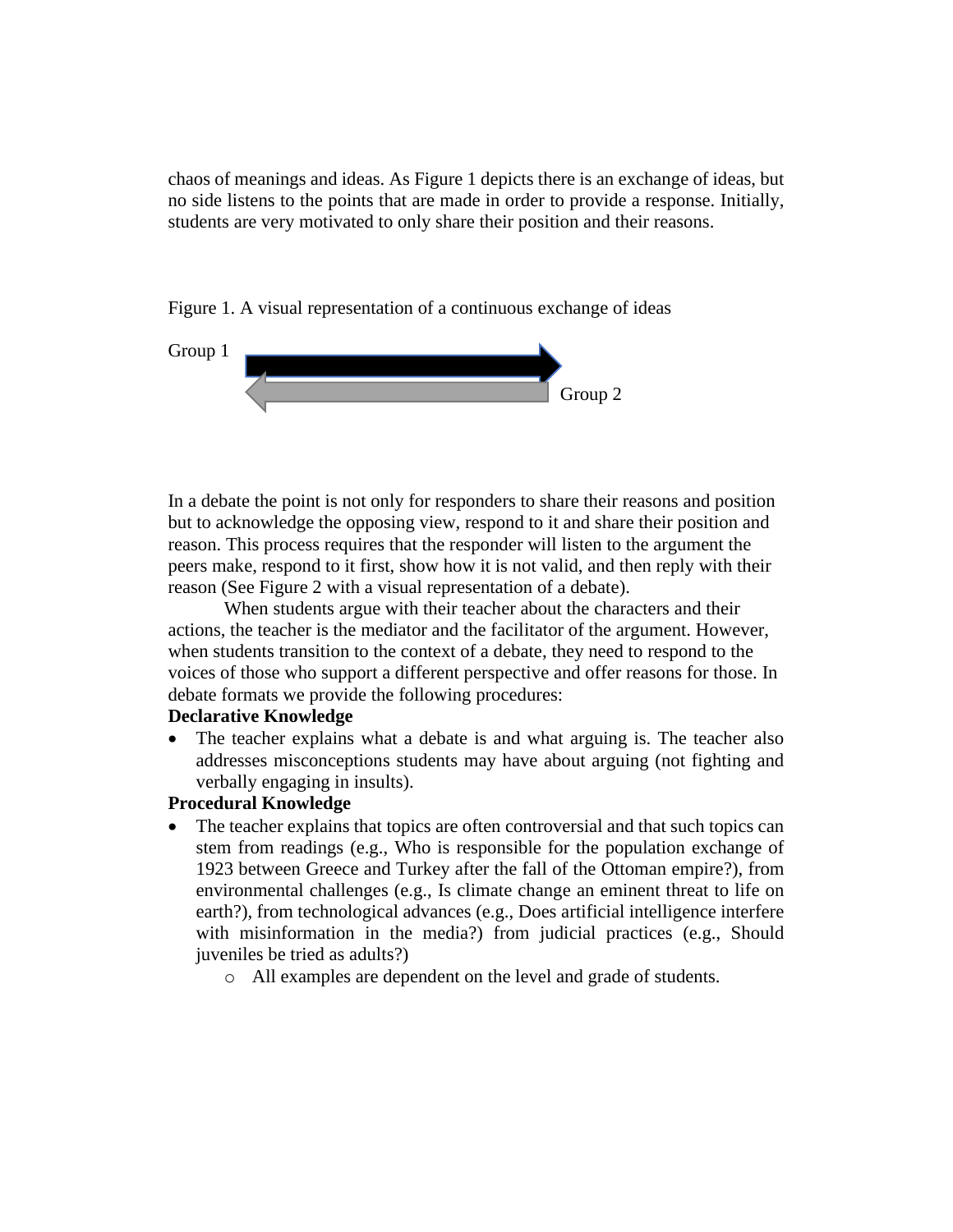#### Figure 2. A Visual representation of a debate





• The teacher explains that the answer to controversial topics is not convincing to readers when it is a "yes" or "no," but requires the development of reasons, evidence from the text and from valid sources, acknowledgement of other people's views, explanations about the falsity of their claim, and a reiteration of the authors' position. The teacher explains that in an argument the author will need to state their reasons and evidence, provide the opposing position, and then show how those who support it are wrong before reminding the reader of their own position.

## **Conditional Knowledge**

• The teacher discusses with students when they might be called to respond to controversial topics and when they will have to think of opposing views. Is it only when they write argumentative papers? Is it when they read? What does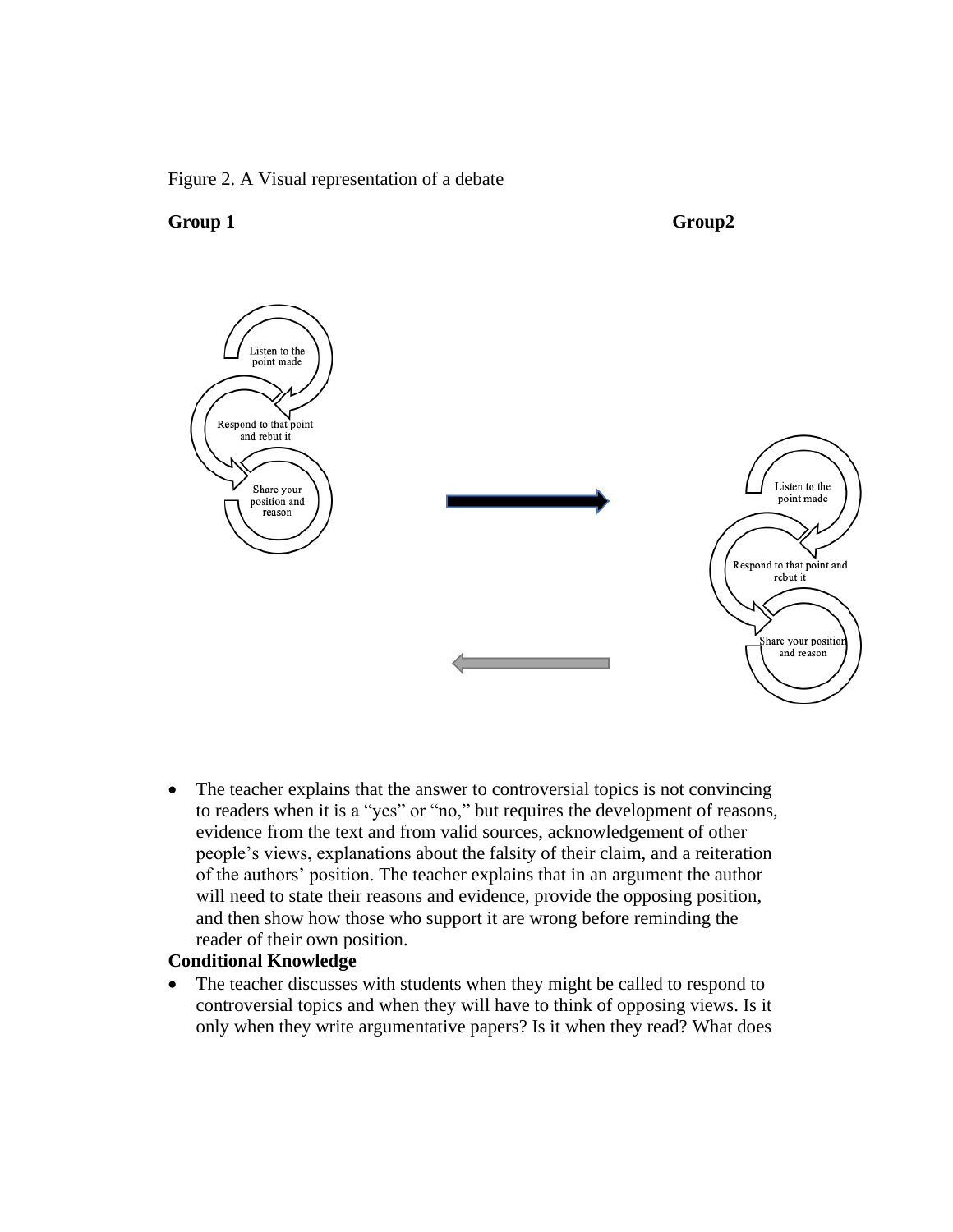thinking in this way (considering the voices of others who do not agree) do for learners?

Figure 3. Ideation to determine position

### **IDEATION**

Brainstorm

| In Favor (YES, _____                                                                                                     | Against (NO,                                           |
|--------------------------------------------------------------------------------------------------------------------------|--------------------------------------------------------|
|                                                                                                                          |                                                        |
|                                                                                                                          |                                                        |
| $\ddotsc$<br>$\mathbf{X} \mathbf{X}$ and $\mathbf{X} \mathbf{X}$ and $\mathbf{X} \mathbf{X}$ and $\mathbf{X} \mathbf{X}$ | $1110 \times 1111$<br>$\bullet$ . The set of $\bullet$ |

- What is the position you hold? Cross the side you are against.

©Modified with permission by Guilford Press; Philippakos. Z. A., MacArthur, C. A. & Coker, D. L. (2015). *Developing strategic writers through genre instruction: Resources for grades 3-5.* New York: Guilford Press.

### **Procedures**

• The teacher then presents a controversial topic (e.g., Should fifth graders be allowed to bring cell phones to school and have them on during class?), information for both sides of the argument (e.g., in favor: cell phones can assist with note taking, can be used to take videos of teachers' instruction for students to watch as a reminder; against: cell phones can be used to cheat during tests, can be a distractions, students can engage in texting or off-task activities that can get them in trouble) and asks students to take a position.

Figure 4. Graphic Organizer (GO) for Argumentation.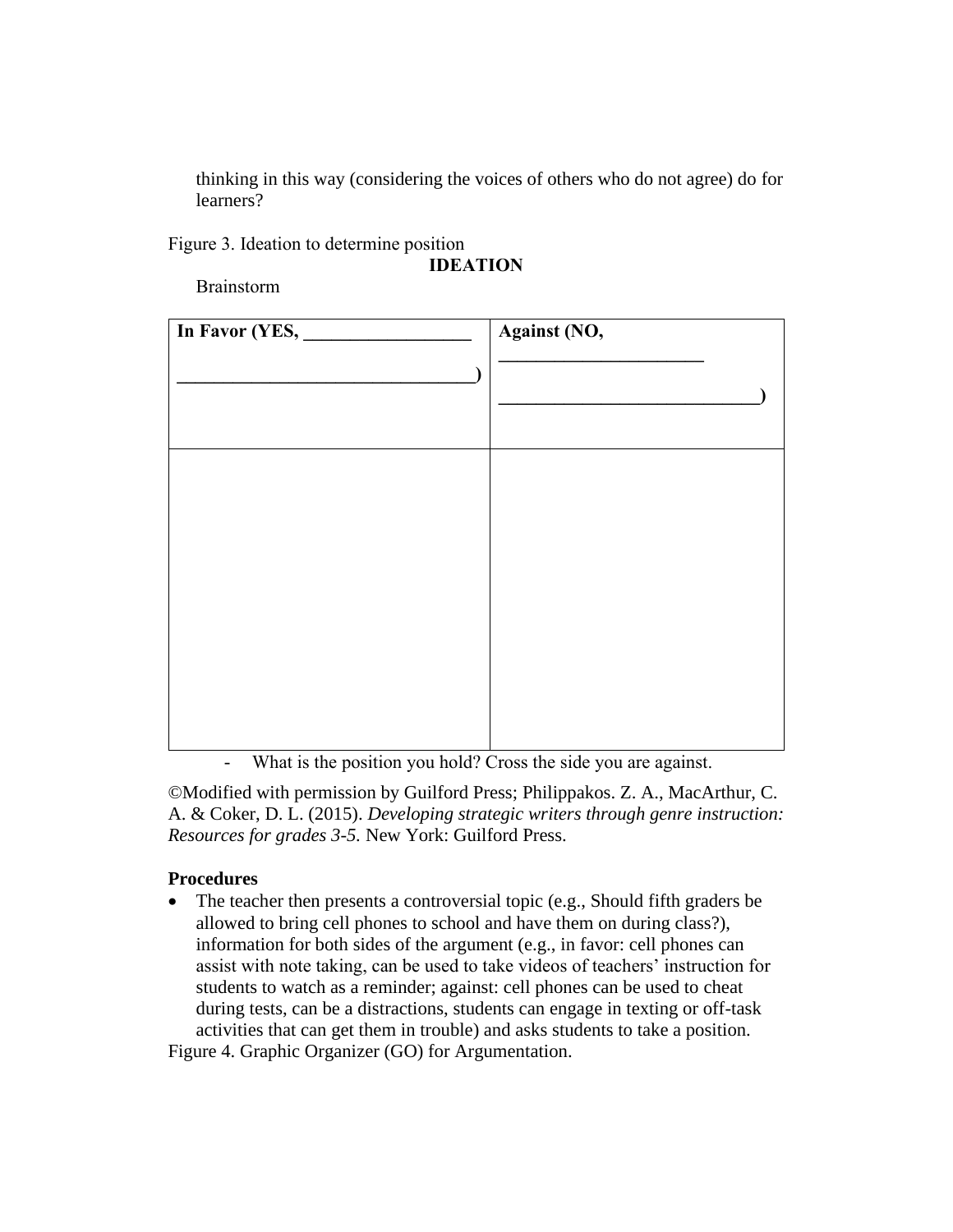| <b>Beginning</b> |               | Topic:                                                                                                                                                                                                                          |
|------------------|---------------|---------------------------------------------------------------------------------------------------------------------------------------------------------------------------------------------------------------------------------|
|                  |               | <b>Position</b> (What is my claim?):                                                                                                                                                                                            |
| Middle           | ME            | <b>Reason 1</b><br><b>Evidence 1</b><br><b>Reason 2</b><br><b>Evidence 2</b><br><b>Reason 3</b><br><b>Evidence 3</b><br><b>Reason 4</b><br><b>Evidence 4</b>                                                                    |
|                  | <b>OTHERS</b> | <b>Opposing Position</b> (What do others say? What is their position/claim?)<br>1.<br>2.<br>3.<br>$\overline{4}$<br>Reasons and Evidence (How do they support what they say?)<br><b>Rebuttal</b> (How and why are they wrong?): |
| End              |               | <b>Restate Position:</b>                                                                                                                                                                                                        |
|                  |               | Think:                                                                                                                                                                                                                          |

©Modified with permission by Guilford Press; Philippakos. Z. A., MacArthur, C. A. & Coker, D. L. (2015). *Developing strategic writers through genre instruction: Resources for grades 3-5.* New York: Guilford Press.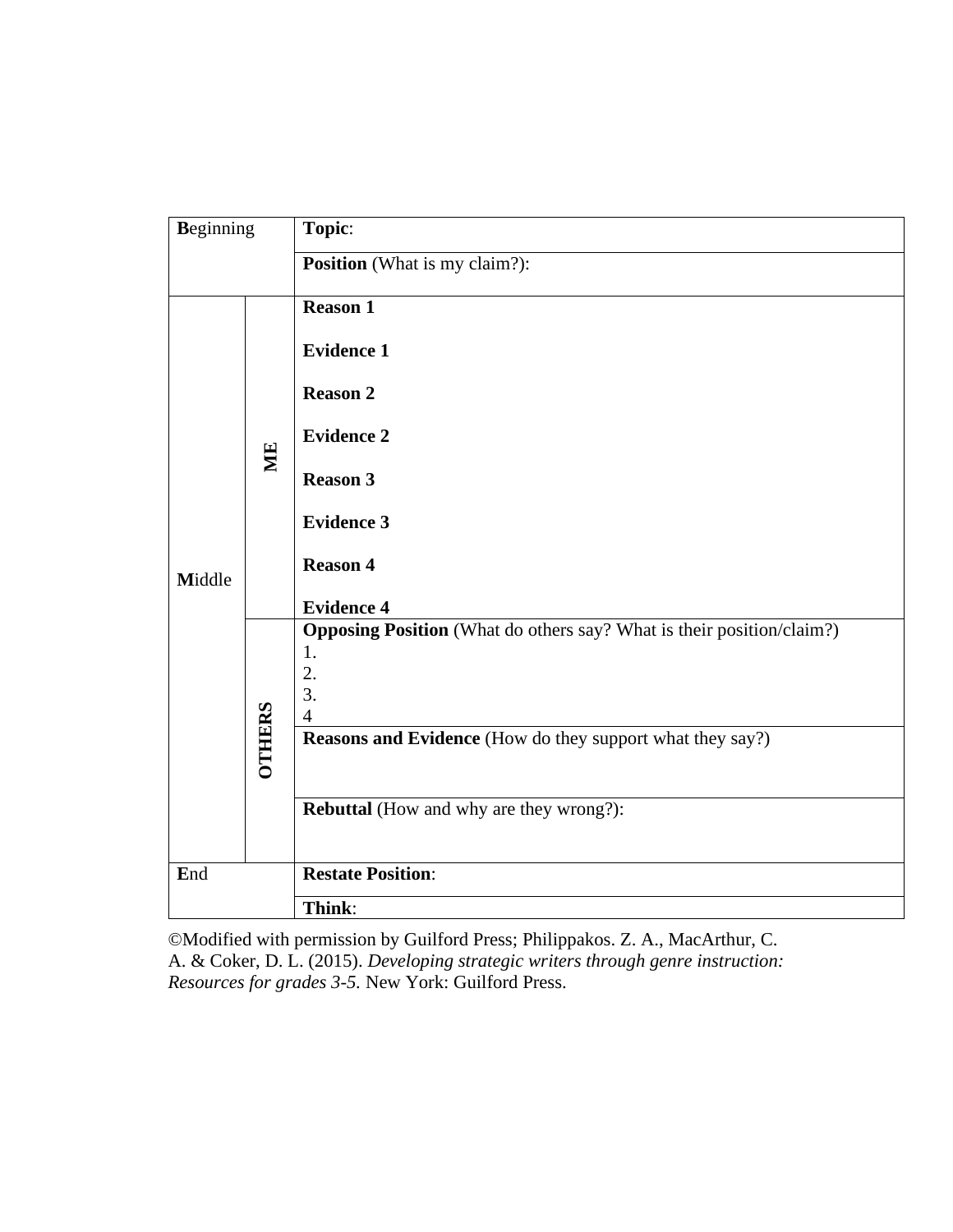- Students are then asked to think of the two sides of the argument (see Figure 3) with a chart to brainstorm ideas in favor and against), develop their ideas (brainstorm) and determine their position.
- Once they complete their ideas and select the side they support, they are divided into two groups based on the position they hold.
- As a group, students review the reasons they had individually developed and as a group now devise a common plan to respond to ideas presented by the other group. This plan may simply have the reasons and their evidence and space to record the opposing positions so they can keep track and rebut it (see Figure 4 with graphic organizer for opposing position).
- The teacher explains that when students respond, they need to acknowledge the perspective of the other team (e.g., The point that our classmates make that is a reasonable one as \_\_\_\_\_\_\_\_.), and then proceed with a rebuttal in which they discredit them (However, we argue that . A reason we present is that  $\_\_\_\_\_\$ . As it is shown  $\_\_\_\_\_\_\$ .

# **Teacher Modeling and Facilitating**

The teacher initiates the process by modeling for both sides and then scaffolds the back-and-forth responses between the groups and facilitates them. As in collaborative reasoning, the teacher displays the sentences for students to use as scaffolds when they provide their oral responses. The goal is for them to gradually become fluent in the use of those sentence frames and the logic of their presentation so when they observe the teacher model the writing, the language and syntax are familiar to them. Thus, they focus on the use of the specific strategies for the writing of argument.

#### **Cautionary Notes**

In our work with students and in our research, we first engage learners in debate without the use of readings with topics that do not require background knowledge (e.g., Shall we have school on Saturday?). Then once students know of the process and its components, they then can engage in note taking from readings to provide their reasons and evidence (Traga Philippakos & MacArthur, 2021). Note taking with the determination of what counts as a main idea involves reading comprehension, which is challenging for learners. Thus, in an effort to utilize the most of cognitive energy for meaning making, we first teach argumentative structures and formats as well as the needed syntax and vocabulary before we work with students on genre-based processes for note taking.

The challenge students face is often their ability to *closely* listen to the opposing side and the perspective presented by the other team. Providing reasons and evidence is something they have extensively practiced when working on collaborative reasoning. The challenge is for them to listen to the opposing view and reasons, respond to that first and then present their reason and evidence for the other team to consider. This process takes practice and time. The first-time teachers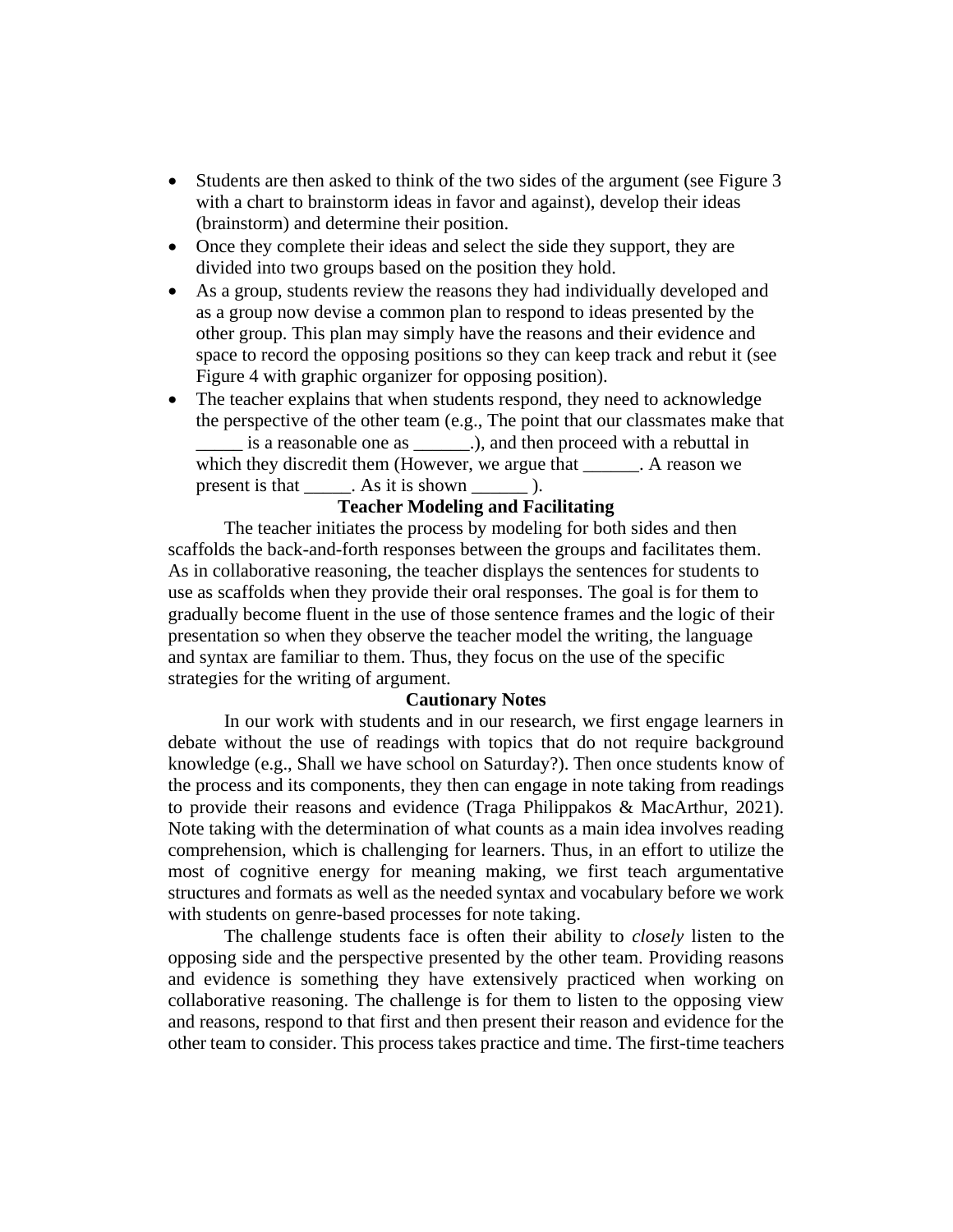engage in debate, modeling the response processes and facilitating those can significantly affect the overall experience as it creates the model of practice and behavior.

It is important that students have the opportunity to reflect on the ways that this process of questioning and thinking can improve their ways of thinking and processing information from their readings and in conversations with others. Being able to consider alternative positions supports the learners' decision-making processes and also their ability to be critical and thorough. This metacognitive thinking about the processes and strategies students use helps them reflect on what specific processes work for them so they utilize those practices in future tasks (Traga Philippakos, 2020).

Argumentation is a genre students encounter in middle grades; however, fourth and fifth-grade students can effectively consider and develop opposing positions in their work (see Philippakos & MacArthur, 2016a) and can entertain opposing perspectives. Further, engaging them in debates can broaden their way of thinking about issues and their ability to examine topics in a less egocentric manner considering multiple viewpoints and enhancing their critical thinking.

#### **Modeling the Writing Process**

Once students have completed the debate, the teacher models for students the planning and drafting of an argumentative paper using the planning material students have used. Since students have worked with their teacher on the writing of an opinion paper, it might be easy for them all to collaboratively work to plan, draft, and evaluate an argumentative paper; however, we have often found that the entire think-aloud modeling benefits all students.

#### **Guidelines for Effective Implementation**

Schools and classrooms have different programs and schedules to guide instruction. However, the instructional practices are consistently research based and evidence based. Collaborative reasoning with strategy instruction and debate could be implemented across discussion, reading, and writing tasks, independently of a program used. In order for effective implementation, it is helpful if teachers model the process of dialog and questioning in read alouds. Posing open-ended questions about characters and their actions and making visible and audible the ways to respond by addressing specific syntactic and genre expectations can guide students' responses. Also important is that students' misconceptions about what a debate is and what its components are, are addressed and meanings are clarified. Similar explanations are needed often with the term "argument." It is not uncommon for learners to misinterpret the term "argument" and think that it refers to fighting or speaking loudly. Explaining what argument is, how it is done, and learning how to engage in it and write it can support students in school and out of school and can increase their engagement. In the initial work we conducted we included collaborative reasoning with strategy instruction for learners in kindergarten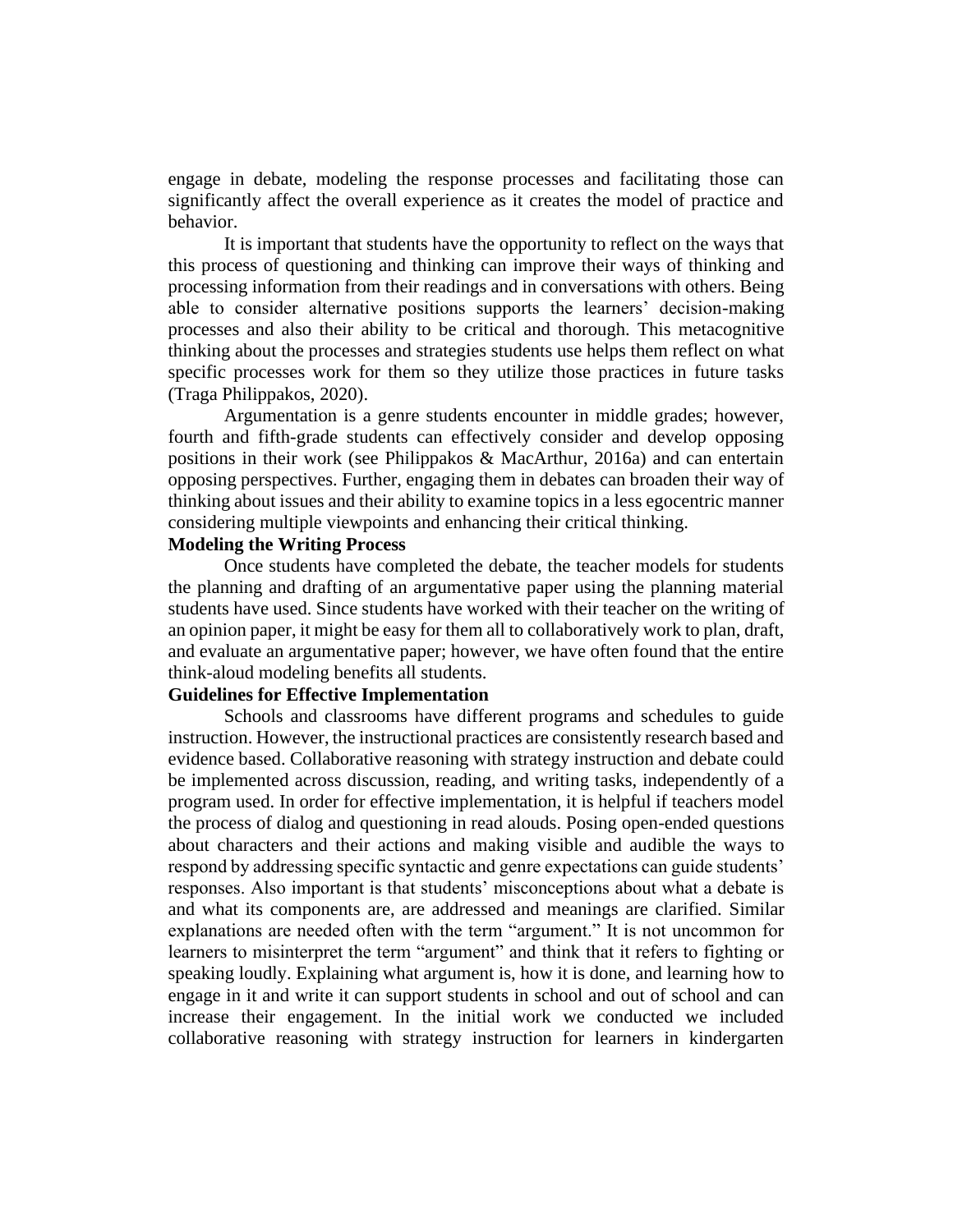through grade two; however, when working on argumentation (at the end of elementary grades and in middle grades), we scaffolded students' understanding about argument, its function, its process, and structure through debate practices before students observed how to plan, draft, evaluate to revise an argument (through teacher modeling) and constructed their own arguments after collaborative practice. It is also important for students to be encouraged to broaden their questioning and inquiry across contexts and across domains. Thus, once students are critically questioning characters, and actions, they question clarity of reasons, actions of historical figures and phenomena. Questioning should be encouraged as critical thinking and arguing are applicable across domains and subject areas.

#### **Conclusion**

This paper began with a commentary on the value of oral language and of collaborative reasoning that engages students in dialogic interactions and to learning through oral discourse. Then it transitioned to explain the genre-based writing approach of the Developing Strategic Learners curriculum (Philippakos & MacArthur, 2020; Philippakos et al., 2015; https://www.developingstrategicwriters.com/) and how writing connects and builds from oral language. What is important to consider in this work is the role of oral language and how it scaffolds writing across grade levels. Social interaction supports individual thinking and the development of reasoning (Cazden, 2001; Vygotsky, 1981). The dialogic practices lead to the appropriation of cognitive practices and skills that individuals can apply independently and across contexts; Thus, the collaborative reasoning and debating practice can support them in formulating ideas for argumentation and developing convincing arguments. Indeed, "social dialogue offers us a way to externalize the internal thinking strategies we would like to foster within the individual" (Kuhn, 1992; p. 174). We do not claim that oral language practices alone can lead to improvement of written discourse and especially argument which is a challenging genre (Ferretti & Fan, 2016; Ferretti & Graham, 2019). Such transition from oral to written language can be challenging to learners (e.g., Knudson, 1994); In our work, we advocate for a combined instruction that utilizes oral language and systematic instruction of writing building students' vocabulary, syntax, schema on argumentation, and use of strategies for goal setting and the application of the writing process. Thus, we urge for the use of oral language and dialogic interactions as a way to support thinking, listening, speaking, and writing.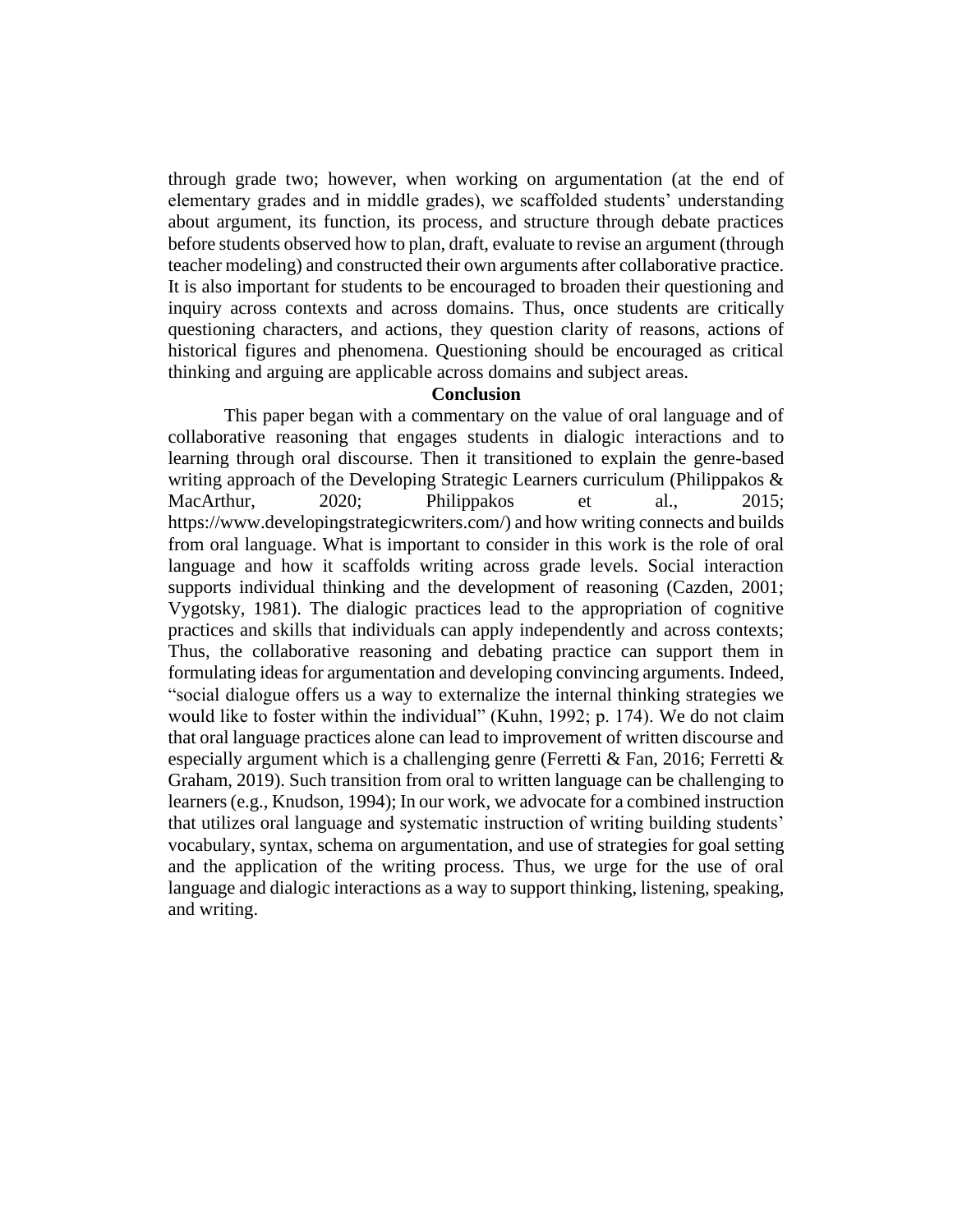#### **References**

- Anderson, R. C., Chinn, C., Chang, J., Waggoner, M., & Yi, H. (1997). On the logical integrity of children's arguments. *Cognition and Instruction, 15(2),*  135-167. [https://doi.org/10.1207/s1532690xci1502\\_1](https://doi.org/10.1207/s1532690xci1502_1)
- Anderson, Chung-Fat-Yim, A., Bellana, B., Luk, G., & Bialystok, E. (2018). Language and cognitive control networks in bilinguals and monolinguals. *Neuropsychologia*, *117*(1), 352–363. https://doi.org/10.1016/j.neuropsychologia.2018.06.023
- Anderson, R. C., Nguyen-Jahiel, K., McNurlen, B., Archodidou, A., Kim, S.-y., Reznitskaya, A., Tillmanns, M., & Gilbert, L. (2001). The snowball phenomenon: Spread of ways of talking and ways of thinking across groups of children. *Cognition and Instruction, 19*(1), 1– 46. [https://doi.org/10.1207/S1532690XCI1901\\_1](https://psycnet.apa.org/doi/10.1207/S1532690XCI1901_1)
- Bakhtin, M. M. (1986). *Speech genres & other late essays*. Translated by Vern W. Mcgee. C. Emerson & M. Holquist (Eds). University of Texas Press.
- Cazden, C. B. (2001) *Classroom Discourse: The Language of Teaching and Learning* (2nd ed.). Heinemann.
- Clark, A. M., Anderson, R. C., Archodidou, A., Nguyen-Jahiel, K., Kuo, L.-J., and Kim, I. (2003). Collaborative Reasoning: Expanding ways for children to talk and think in the classroom. *Educational Psychology Review*, *15*(1), 181-198.
- Cohen, E.G. (1994). Restructuring the classroom: Conditions for productive small groups. *Review of Educational Research*, *64*(1), 1–35. [https://doi.org/10.3102/00346543064001001](https://doi.org/10.3102%2F00346543064001001)
- Duke, N. K., & Pearson, P. (2002). Effective Practices for Developing Reading Comprehension. In Alan E. Farstrup & S. Jay Samuels (Eds.), *What Research Has to Say About Reading Instruction* (3rd ed., pp. 205-242). International Reading Association, Inc.
- Dyson, A. H. (1983). The role of oral language in early writing processes. *Research in the Teaching of English*, *17*(1), 1- 30. <https://www.jstor.org/stable/40170911>
- Felton, M. K. (2004). The development of discourse strategies in adolescent argumentation. Cognitive Development, *19*(1), 35–52.
- Ferretti, R. P., & Fan, Y. (2016). Argumentative writing. In C. A. MacArthur, S. Graham, & J. Fitzgerald (Eds.), *Handbook of writing research* (pp. 301– 315). The Guilford Press.
- Ferretti, R.P., Graham, S. (2019). Argumentative writing: theory, assessment, and instruction. *Reading and Writing. 32*(1), 1345–1357. <https://doi.org/10.1007/s11145-019-09950-x>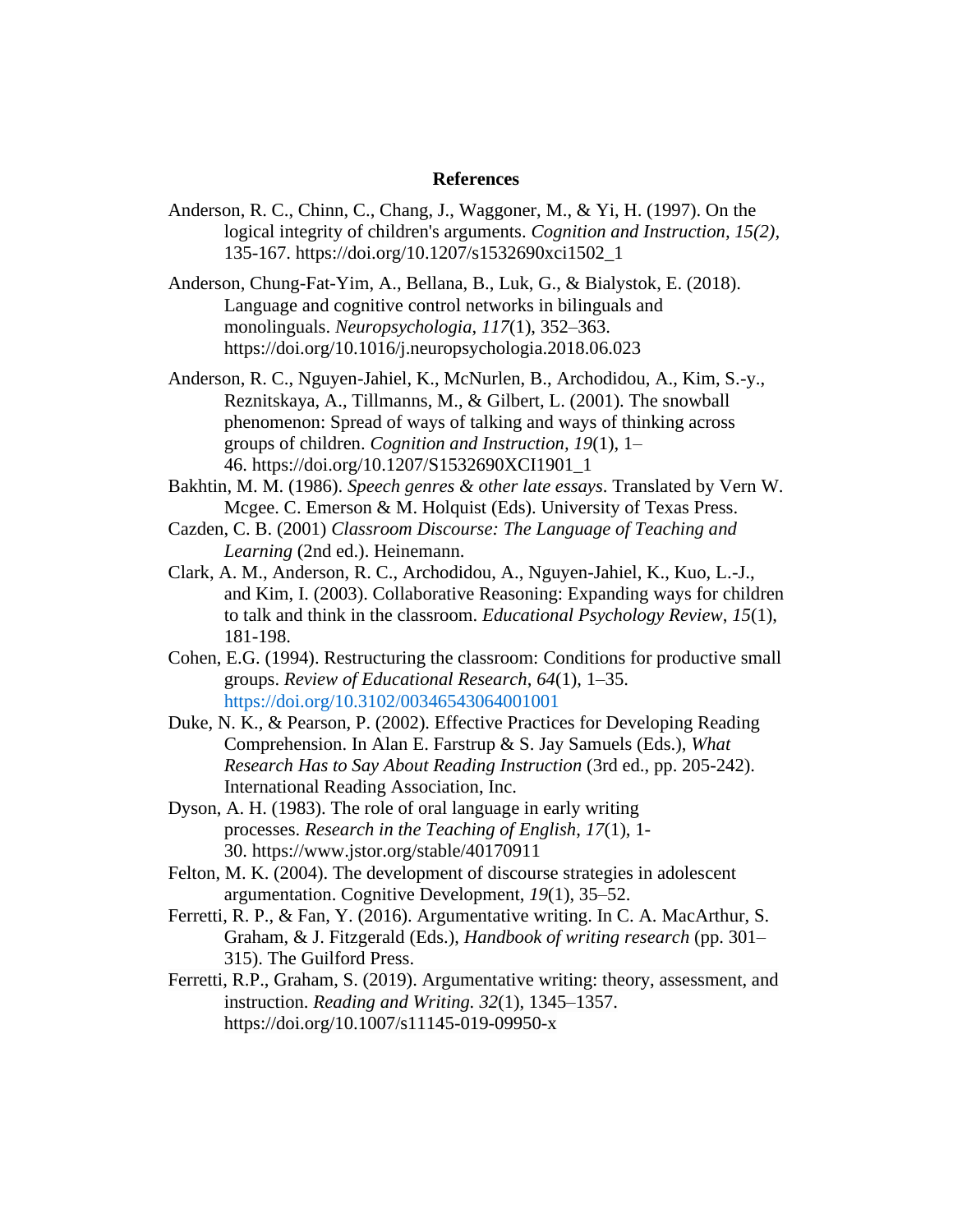- Foorman, B., Herrara, S., Petscher, Y., Mitchell, A., & Truckenmiller, A. (2015a). The structure of oral language and reading and their relation to comprehension in Kindergarten through Grade 2. *Reading and Writing*, *28*(2), 655-681. <https://doi.org/10.1007/s11145-015-9544-5>
- Foorman, B., Koon, S., Petscher, Y., Mitchell, A., & Truckenmiller, A. (2015b). Examining general and specific factors in the dimensionality of oral language and reading in 4th-10th grades. *Journal of Educational Psychology*, *107*(3), 884-899. [https://doi.org/10.1037/edu0000026](https://doi.apa.org/doi/10.1037/edu0000026)
- Iordanou, K. (2022). Supporting strategic and meta-strategic development of argument skill: the role of reflection. *Metacognition Learning* (2022). https://doi.org/10.1007/s11409-021-09289-1
- Kim, Y.-S. G. (2020). Hierarchical and dynamic relations of language and cognitive skills to reading comprehension: Testing the direct and indirect effects model of reading (DIER). *Journal of Educational Psychology, 112*(4), 667–684. [https://doi.org/10.1037/edu0000407](https://psycnet.apa.org/doi/10.1037/edu0000407)
- Kim, Y.-S. G., & Graham, S. (2022). Expanding the Direct and Indirect Effects Model of Writing (DIEW): Reading–writing relations, and dynamic relations as a function of measurement/dimensions of written composition. *Journal of Educational Psychology, 114*(2), 215– 238. [https://doi.org/10.1037/edu0000564](https://psycnet.apa.org/doi/10.1037/edu0000564)
- Kuhn, D. (1992). Thinking as argument. *Harvard Educational Review*, *62*(1), 155–177. <https://doi.org/10.17763/haer.62.2.9r424r0113t670l1>
- Kuhn, D. (1991). The skills of argument. Cambridge University Press.
- Kuhn, D., Hemberger, L., & Khait, V. (2016). Tracing the development of argumentative writing in a discourse-rich context. Written Communication, 33(1), 92–121
- Knudson, R. E. (1994) An analysis of persuasive discourse: Learning how to take a stand, *Discourse Processes*, *18*(2), 211-230, <https://doi.org/10.1080/01638539409544892>
- Martin, J. R. (2009). Genre and language learning: A social semiotic perspective. *Linguistics and Education, 20*(1), 10-21. <https://doi.org/10.1016/j.linged.2009.01.003>
- McCutchen, D. (1986). Domain knowledge and linguistic knowledge in the development of writing ability. *Journal of Memory and Language*, *25*(4), 431–444. [https://doi.org/10.1016/0749-596X\(86\)90036-7](https://doi.org/10.1016/0749-596X(86)90036-7)
- Moshman, D., & Geil, M. (1998). Collaborative reasoning: Evidence for collective rationality. *Thinking & Reasoning, 4*(3), 231- 248. <https://doi.org/10.1080/135467898394148>
- Nguyen-Jahiel, K., Anderson, R., Waggoner, M., & Rowell, B. (2007). Using literature discussions to reason through real life dilemmas: A journey taken by one teacher and her fourth-grade students. In Horowitz, R. (Ed.),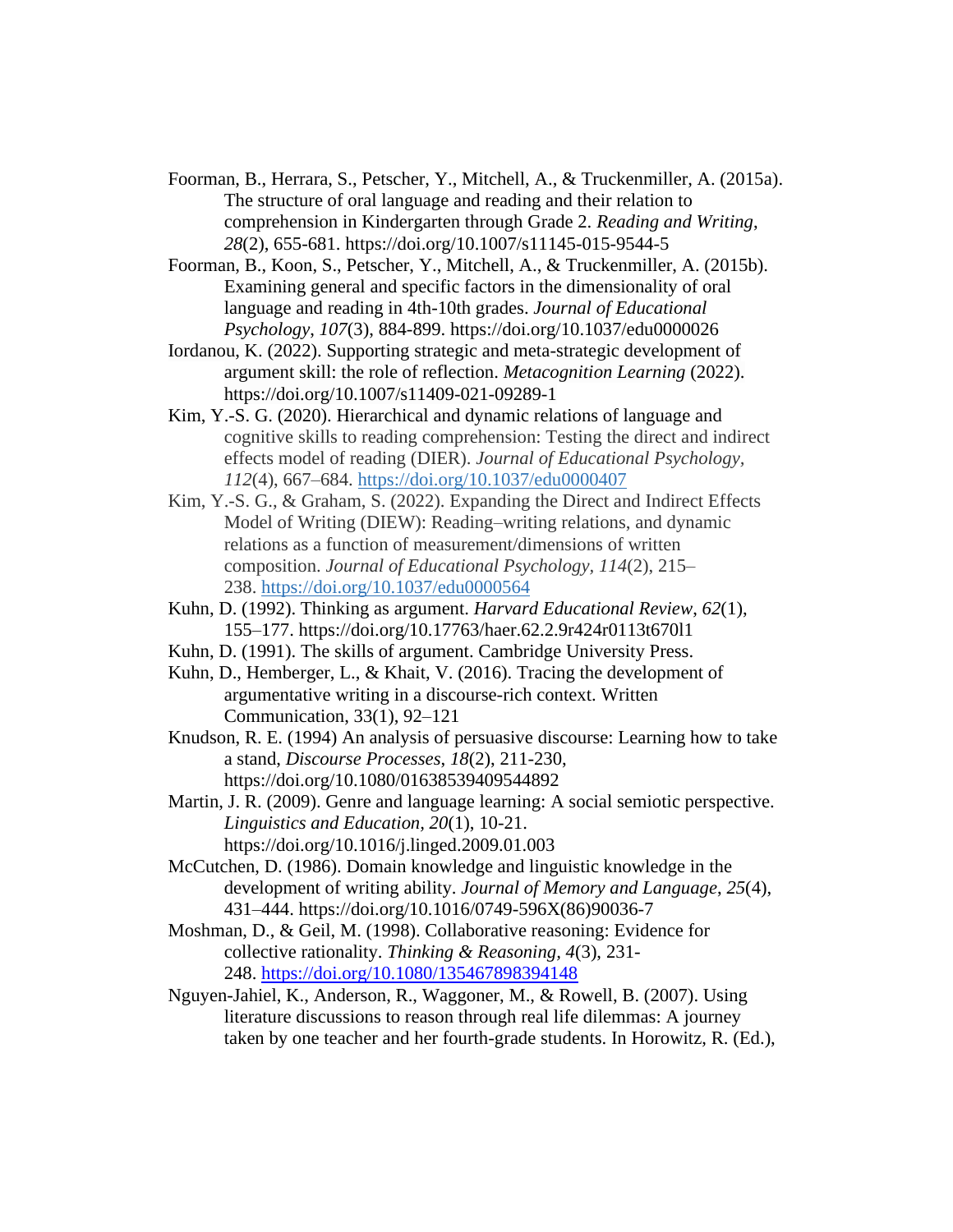*Talking Texts: How speech and writing interact in school learning.*  Erlbaum Associates.

- Pearson, P. D. & Gallagher, M.C. (1983). The instruction of reading comprehension, *Contemporary Educational Psychology*, *8*(1), pp. 317– 344. [https://doi.org/10.1016/0361-476X\(83\)90019-X](https://doi.org/10.1016/0361-476X(83)90019-X)
- Philippakos, Z. A. (2017). The use of responses to reading as a vehicle to opinion writing in the primary grades. *The Language and Literacy Spectrum*, *1*(27)*,* 1-23. <http://digitalcommons.buffalostate.edu/lls/vol27/iss1/1>
- Philippakos. Z. A., & MacArthur, C. A. (2020). *Developing strategic, young writers through genre instruction: Resources for grades K-2.* Guilford Press.
- Philippakos, Z. A., & MacArthur, C. A. (2016a). The effects of giving feedback on the persuasive writing of fourth- and fifth-grade students. *Reading Research Quarterly, 51*(4), 419–433. [https://doi.org/10.1002/rrq.149](https://psycnet.apa.org/doi/10.1002/rrq.149)
- Philippakos, Z. A., & MacArthur, C. A. (2016b). The use of genre-specific evaluation criteria for revision. *Language and Literacy Spectrum*, 2, 41-52.
- Philippakos. Z. A., MacArthur, C. A. & Coker, D. L. (2015). *Developing strategic writers through genre instruction: Resources for grades 3-5.* New York: Guilford Press.
- Reznitskaya, A., Anderson, R. C., McNurlen, B., Nguyen-Jahiel, K., Archodidou, A., Kim, S. (2001). Influence of oral discussion on written argument. *Discourse Processes, 32*(1)*,* 155-175*.*
- Reznitskaya, A., Anderson, R. C. (2002). The argument schema and learning to reason. In M. Pressley and C. Block (Eds.), *Comprehension instruction: Research-based best practices*. (pp. 319-334). New York: Guilford Publishing.
- Reznitskaya, A., Hsu, J. Y., & Anderson, R. C. (2015). Using inquiry dialogue to promote the development of argument skills: Possibilities, challenges, and new directions. In S. Parris and K. Headley (Eds.).*Comprehension instruction: Research-based best practices*. (Third Edition). New York: Guilford Publishing.
- Reznitskaya, A., Kuo, L.-J., Clark, A.-M., Miller, B., Jadallah, M., Anderson, R. C., & Nguyen-Jahiel, K. (2009). Collaborative Reasoning: A dialogic approach to group discussions. *Cambridge Journal of Education, 39*(1)*,* 29- 48.<https://doi.org/10.1080/03057640802701952>
- Rogoff, B. (1995). Observing sociocultural activity on three planes: Participatory appropriation, guided participation, and apprenticeship. In J. V. Wertsch, P. del Rio, & A. Alvarez (Eds.), *Sociocultural studies of mind* (pp. 139-164). Cambridge University Press.